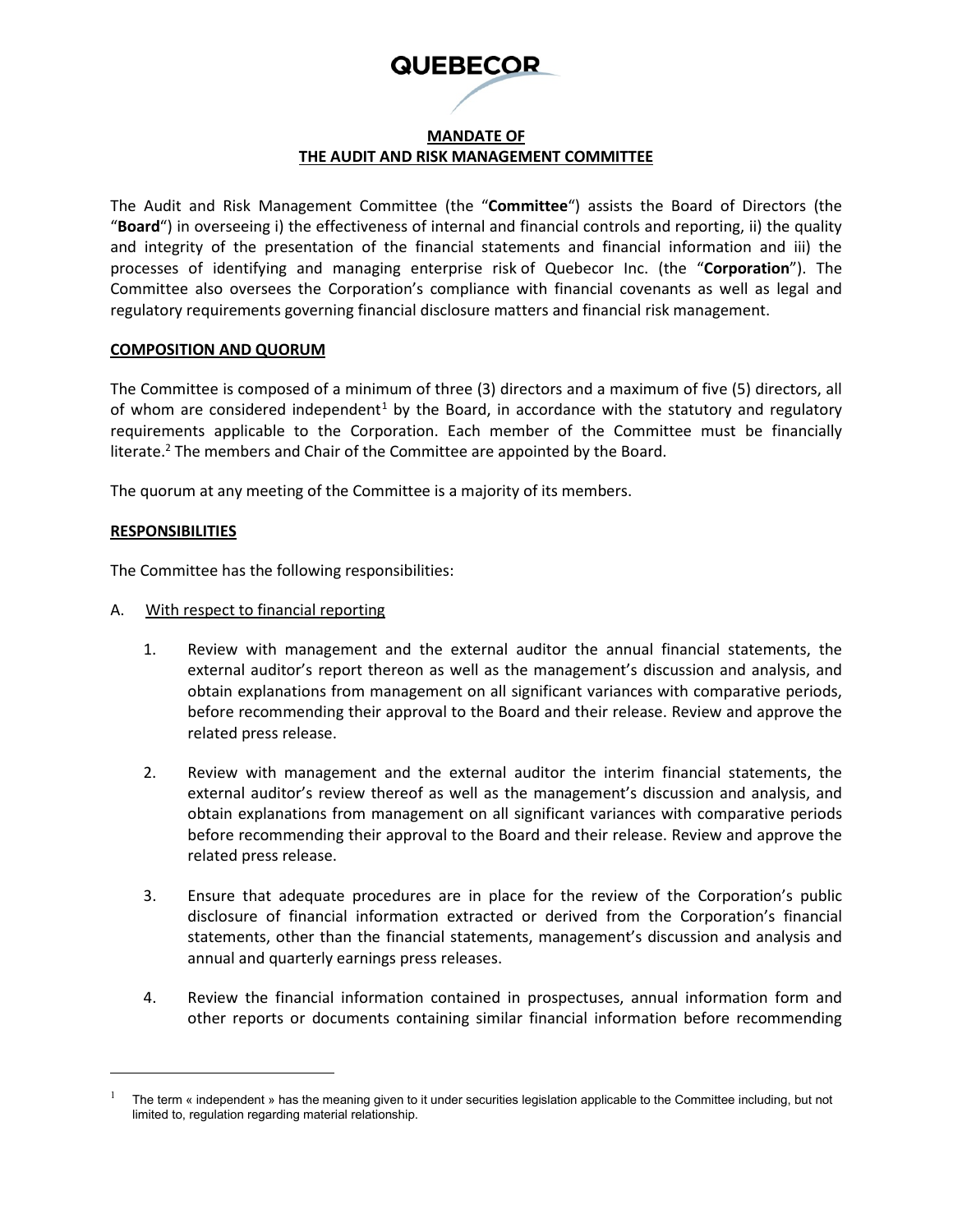their approval to the Board and their release or filing with the appropriate regulatory authorities.

- 5. Review with management and the external auditor the quality and not only the acceptability of the Corporation's accounting policies and any changes proposed thereto, including (i) all major accounting policies and practices used, (ii) any alternative treatments of financial information that have been discussed with management, the impact of their use and the treatment recommended by the external auditor, and (iii) any other important communications with management with respect thereto, and review the disclosure and impact of contingencies and the reasonableness of the provisions, reserves and estimates that may have a material impact on financial reporting.
- 6. Review with the external auditor any audit problems or difficulties and management's response thereto and resolve any disagreement between management and the external auditor regarding financial reporting.
- 7. Review periodically the Corporation's Disclosure Policy to ensure that it is in compliance with applicable legal and regulatory requirements and make recommendations to the Board, if required.
- B. With respect to disclosure controls and procedures and internal control
	- 1. Oversee the quality and integrity of the Corporation's financial and accounting systems and information management systems as well as the existence and proper operation of disclosure controls and procedures and internal control over financial reporting through discussions with management and the external auditor, as well as with the internal auditors of the Corporation and of Quebecor Media Inc. ("**QMI**").
	- 2. Review periodically management's report assessing the effectiveness of the disclosure controls and procedures.
	- 3. Review with the Vice President, Legal Affairs and Corporate Secretariat of the Corporation legal compliance matters, significant litigations and other legal matters that could have a significant impact on the Corporation's financial statements.
	- 4. Approve annually the insurance portfolio of the Corporation and its main subsidiaries.
	- 5. Review periodically with senior management the status of taxation matters.
	- 6. Establish and, if needed, review procedures for the receipt, retention and processing of complaints received by the Corporation regarding accounting, internal accounting controls, or auditing matters, including the confidential, anonymous submission by employees of the Corporation of concerns regarding questionable accounting or auditing matters.
	- 7. Establish and, if needed, review procedures for "whistleblower protection" to ensure that no employee of the Corporation, its subsidiaries or business units are discharged or otherwise penalized for reporting in good faith to his or her supervisor or to any competent authorities, potential violations of any laws or regulations applicable to the Corporation.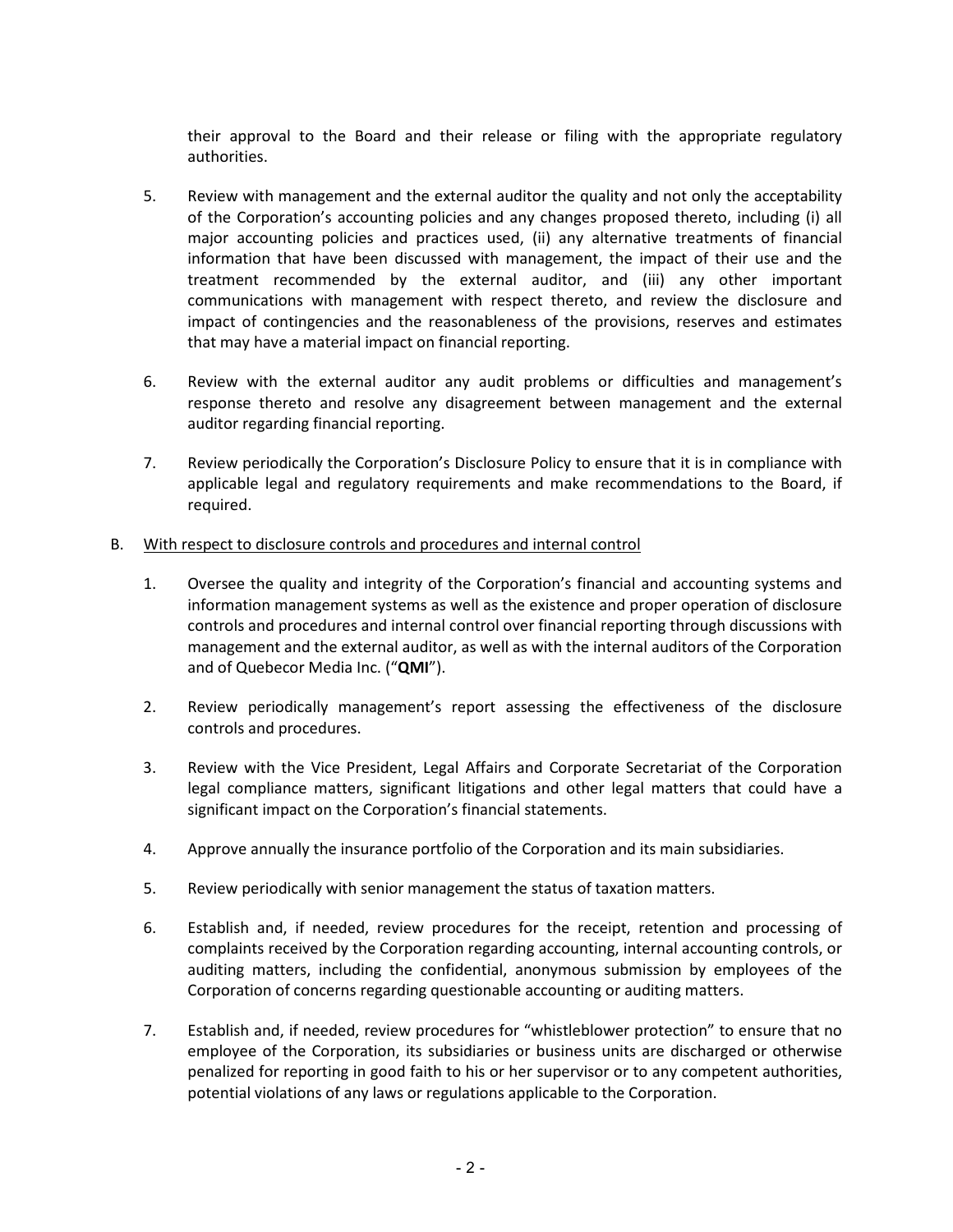8. Assist the Board fulfil its responsibility to ensure that the Corporation complies with applicable statutory and regulatory requirements.

# C. With respect to risk management

- 1. Review on a regular basis and monitor the Corporation's and its main subsidiaries' risks identification, assessment and management policies and procedures, including operational risks such as information security, cybersecurity as well as financial, fraud and regulatory risks, and oversee the effectiveness of the measures put in place to control these risks.
- 2. Oversee other risk management matters from time to time as the Committee may consider appropriate (other than risks the Board delegated oversight responsibility to the Human Resources and Corporate Governance Committee) or as the Board may specifically direct.

## D. With respect to internal auditing

- 1. Oversee the qualifications and performance of the internal auditors.
- 2. Review the internal audit program, its scope and capacity to ensure the effectiveness of the systems of internal control and financial reporting accuracy.
- 3. Oversee the execution of the internal audit program and, together with the internal auditors, ensure a follow-up on the recommendations of the external auditor regarding deficiencies identified by the latter and regarding the steps management has agreed to take to correct such deficiencies.
- 4. Ensure that the internal auditors are always ultimately accountable to the Committee and the Board.
- 5. Review and approve periodically the internal audit charter.

## E. With respect to the external auditor

- 1. Oversee the work of the external auditor.
- 2. Obtain annually and review a letter of the external auditor confirming his independence from the Corporation and discuss any relationships or services that may impact on his objectivity or independence.
- 3. Recommend to the Board (i) the name of the accounting firm that will be submitted to the vote of shareholders for the purpose of preparing or issuing an auditor's report or performing other audit, review or certification services, and (ii) the compensation of the external auditor for audit services.
- 4. Authorize all audit services, determine which non-audit services the external auditor is allowed to provide and pre-approve all non-audit services that may be provided to the Corporation or its subsidiaries by the external auditor, the whole in accordance with the *Pre-Approval Policy* for the services to be provided by the external auditor, and regulations in force.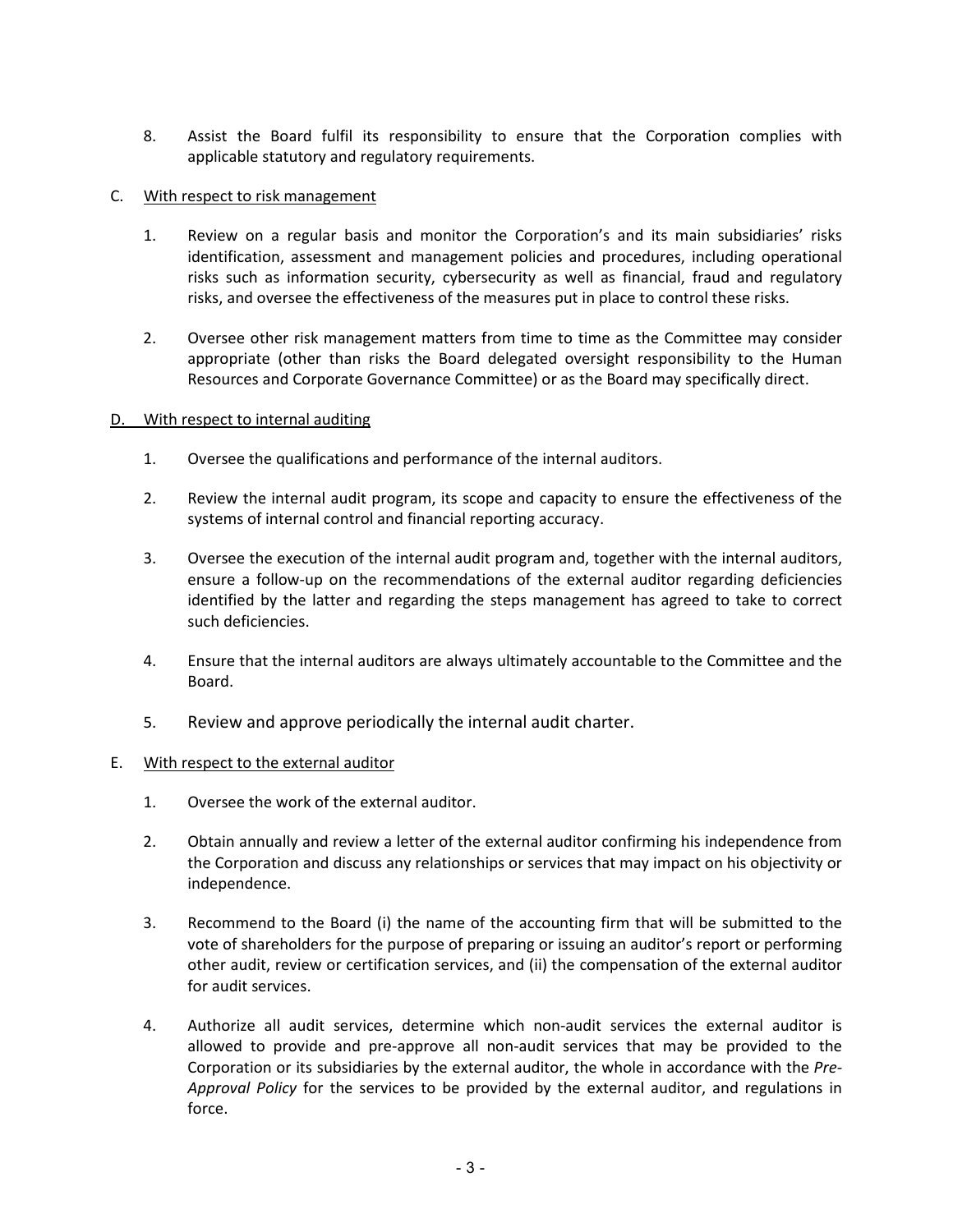- 5. Review the basis and amount of the external auditor's fees for both audit services and authorized non-audit services.
- 6. Review the audit plan with the external auditor and management and approve the scope, content and time-frame of such audit plan.
- 7. Review, if required, the policy on hiring of partners and employees and former partners and employees of the Corporation's current or previous external auditor.
- 8. Ensure the compliance with the legal requirements regarding the rotation of appropriate partners of the external auditor.
- 9. Obtain, review and discuss annually with the external auditor the content of the Canadian Public Accountability Board's ("CPAB") report regarding the result of inspections of the big four firms in Canada and, if the audit file of the Corporation is inspected by the CPAB or any other regulatory authority, obtain a report from the external auditor on the significant deficiencies identified and any steps taken to deal with any such issues.
- 10. Ensure that the external auditor is always accountable to the Committee and the Board.
- 11. Carry out an annual assessment and a complete and thorough assessment of the external auditor at least every five years.

### F. With respect to QMI

- 1. While recognizing the Corporation's control framework, establish a procedure to foster good collaboration and communication with the audit and risk management committee of QMI.
- 2. Confirm annually that QMI's audit and risk management committee has covered all the elements included in its mandate.
- 3. Obtain, on a timely basis, minutes of meetings of QMI's audit and risk management committee for information purposes.
- 4. Oversee the pension plans of the Corporation and its subsidiaries, to the extent permitted by the internal governance of public subsidiaries and of subsidiaries not wholly owned by the Corporation.
- 5. Review all related party transactions and, annually, the inter-company sharing of management fees.

#### G. With respect to the clawback policy

1. Determine, together with the external auditor, if the financial results of the Corporation must be restated and identify the reason or reasons of this restatement and make the appropriate recommendations to the Board.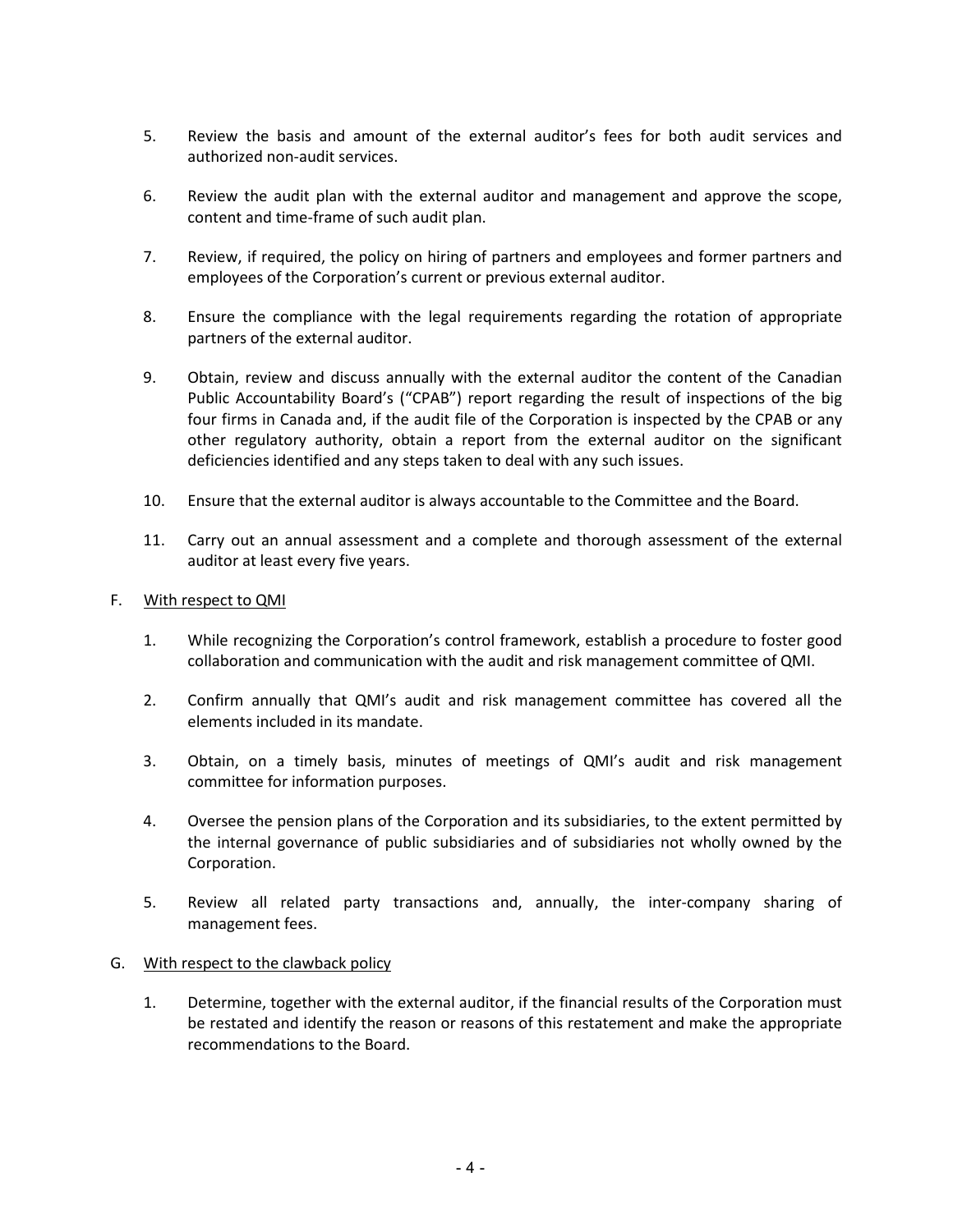# **METHOD OF OPERATION**

- 1. The Chair of the Committee is appointed each year by the Board.
- 2. The Committee holds four regular meetings per year and may meet more often if needed.
- 3. The Secretary or Assistant Secretary acts as the Committee's Secretary.
- 4. The Chair of the Committee, in collaboration with the Chief Financial Officer and the Secretary, proposes the agenda for each meeting of the Committee. The agenda and the relevant documents are provided to members of the Committee sufficiently in advance.
- 5. The Chair of the Committee reports quarterly to the Board about the Committee's proceedings, findings and recommendations.
- 6. The Committee has, at all times, a direct line of communication with the external auditor and with the internal auditors.
- 7. At each meeting reviewing the interim and annual financial statements, the Committee meets with the external auditor or the internal auditors, the whole without management being present.
- 8. The Committee meets on a regular basis without management, the external auditor and the internal auditors.
- 9. The Committee meets with management only at least once a year and more often if needed.
- 10. The Committee may, when circumstances dictate, retain the services of external advisors and fix their remuneration, provided the Committee advises the Chair of the Board.
- 11. The Committee reviews annually its mandate and the position description of its Chair and reports to the Human Resources and Corporate Governance Committee on any modifications required thereto.
- 12. The minutes of the Committee meetings are approved by the Committee and are submitted to the Board for information purposes.
- 13. A resolution in writing, signed by all the members of the Committee, is as valid as if it had been passed at a meeting of the Committee.
- 14. The Committee annually provides the Board with a certification confirming that all required elements included in its mandate were covered.

Nothing contained in this mandate is intended to expand applicable standards of conduct under statutory or regulatory requirements for the directors of the Corporation or the members of the Committee. Even though the Committee has a specific mandate and its members may have financial experience, they do not have the obligation to act as auditors or to perform an audit, or to determine that the Corporation's financial statements are complete and accurate.